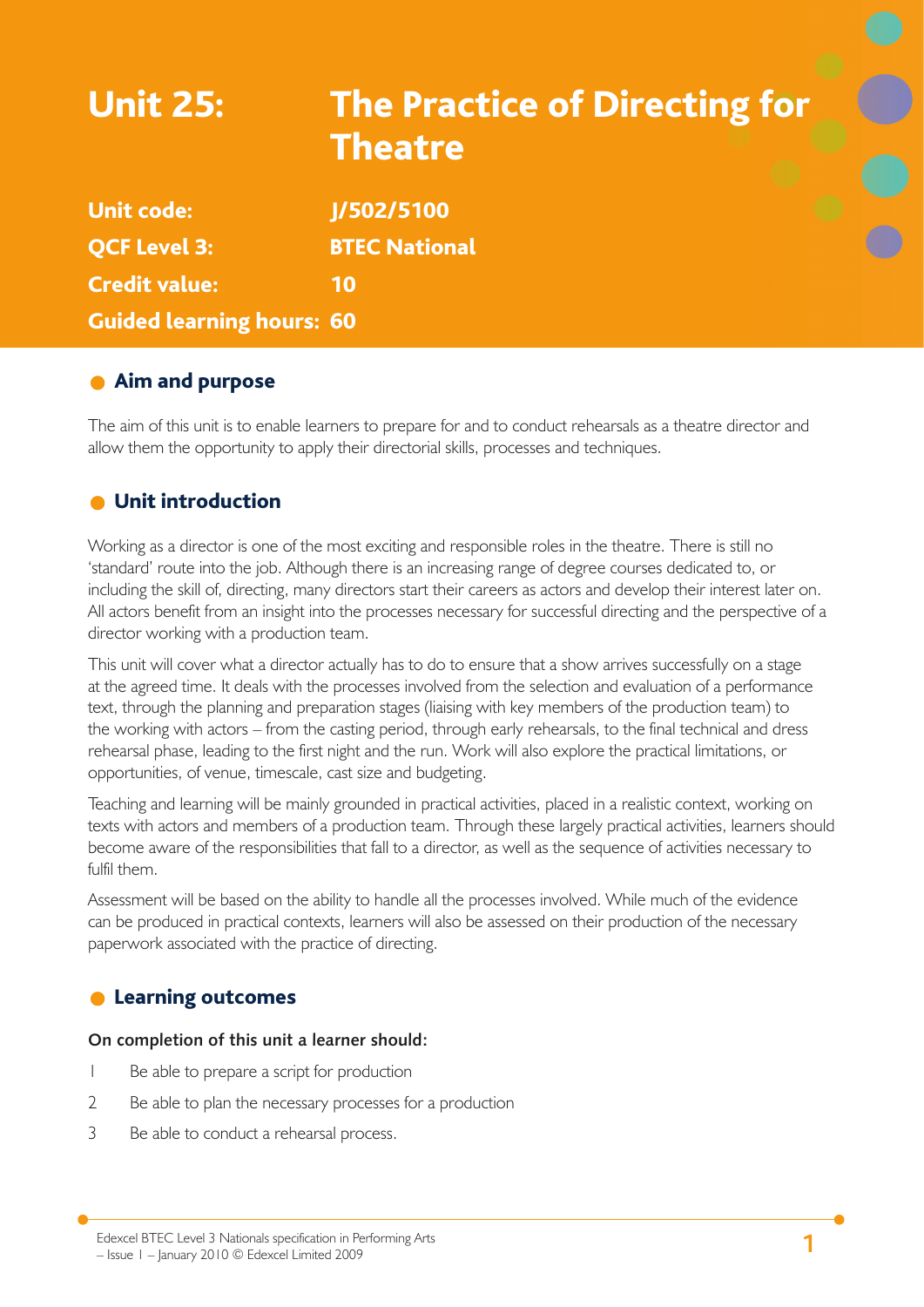## Unit content

#### 1 **Be able to prepare a script for production**

*Prepare a script*: selection of an appropriate script; assessing production requirements eg human, financial, technical, setting; assessing production problems and opportunities; dramatic construction eg exposition, climax, anticlimax; character; plot; background research

#### 2 **Be able to plan the necessary processes for a production**

*Production processes*: selecting a stage form; producing a design brief; meetings with designers eg set, costume, lighting, sound, props; production conferences; placing of furniture, exits etc; auditions; casting; cutting/adapting the script; constructing a rehearsal schedule; dividing the text into rehearsal sections

#### 3 **Be able to conduct a rehearsal process**

*Rehearsal process*: handling a first rehearsal; first reading; team building; warm-ups; text-based and nontext-based activities; games; use of improvisation; character and relationship development; blocking; handling of pace and dramatic shape; developing style; giving notes; briefing designers and technicians; handling technical rehearsals and dress rehearsals; first nights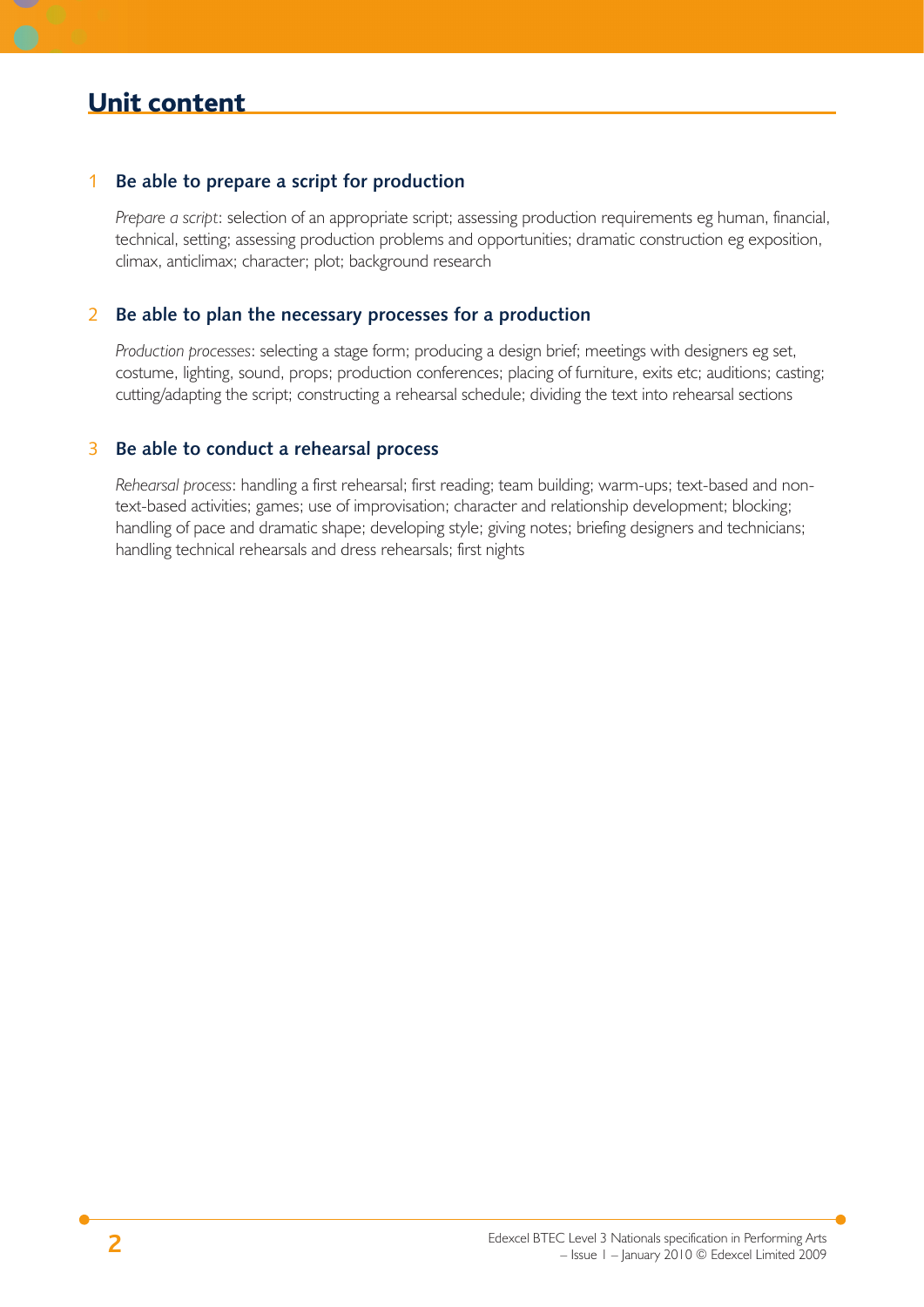## Assessment and grading criteria

In order to pass this unit, the evidence that the learner presents for assessment needs to demonstrate that they can meet all the learning outcomes for the unit. The assessment criteria for a pass grade describe the level of achievement required to pass this unit.

| <b>Assessment and grading criteria</b>                                            |                                                                                              |                                                                                                                          |                                                                                                                         |                                                                                                                                             |                                                                                                                        |
|-----------------------------------------------------------------------------------|----------------------------------------------------------------------------------------------|--------------------------------------------------------------------------------------------------------------------------|-------------------------------------------------------------------------------------------------------------------------|---------------------------------------------------------------------------------------------------------------------------------------------|------------------------------------------------------------------------------------------------------------------------|
| To achieve a pass grade the<br>evidence must show that the<br>learner is able to: |                                                                                              | To achieve a merit grade the<br>evidence must show that, in<br>addition to the pass criteria,<br>the learner is able to: |                                                                                                                         | To achieve a distinction grade<br>the evidence must show that,<br>in addition to the pass and<br>merit criteria, the learner is<br>able to: |                                                                                                                        |
| <b>P1</b>                                                                         | prepare a script for<br>production competently with<br>some support and guidance<br>[IE, CT] | M1                                                                                                                       | prepare a script for<br>production effectively and<br>confidently with minimum<br>support and guidance                  | D <sub>1</sub>                                                                                                                              | meticulously prepare a<br>script for production,<br>demonstrating insight,<br>well-developed ideas and<br>independence |
| <b>P2</b>                                                                         | plan the necessary processes<br>for a production competently<br>[SM]                         | M <sub>2</sub>                                                                                                           | plan the necessary processes<br>for a production effectively                                                            | D <sub>2</sub>                                                                                                                              | plan the necessary<br>processes for a production<br>demonstrating clarity,<br>purpose and insight                      |
| P <sub>3</sub>                                                                    | conduct a rehearsal process<br>with the production team<br>competently.<br>ПWІ               | M <sub>3</sub>                                                                                                           | conduct a productive<br>rehearsal process with all<br>members of the production<br>team effectively and<br>confidently. | D <sub>3</sub>                                                                                                                              | conduct a supportive and<br>creative rehearsal process<br>with all members of the<br>production team.                  |

**PLTS**: This summary references where applicable, in the square brackets, the elements of the personal, learning and thinking skills applicable in the pass criteria. It identifies opportunities for learners to demonstrate effective application of the referenced elements of the skills.

| Key | $IE$ – independent enquirers | $RL$ – reflective learners | $\mathsf{SM}$ – self-managers                       |
|-----|------------------------------|----------------------------|-----------------------------------------------------|
|     | $CT -$ creative thinkers     | $TW -$ team workers        | $\mathsf{E}$ $\mathsf{P}$ – effective participators |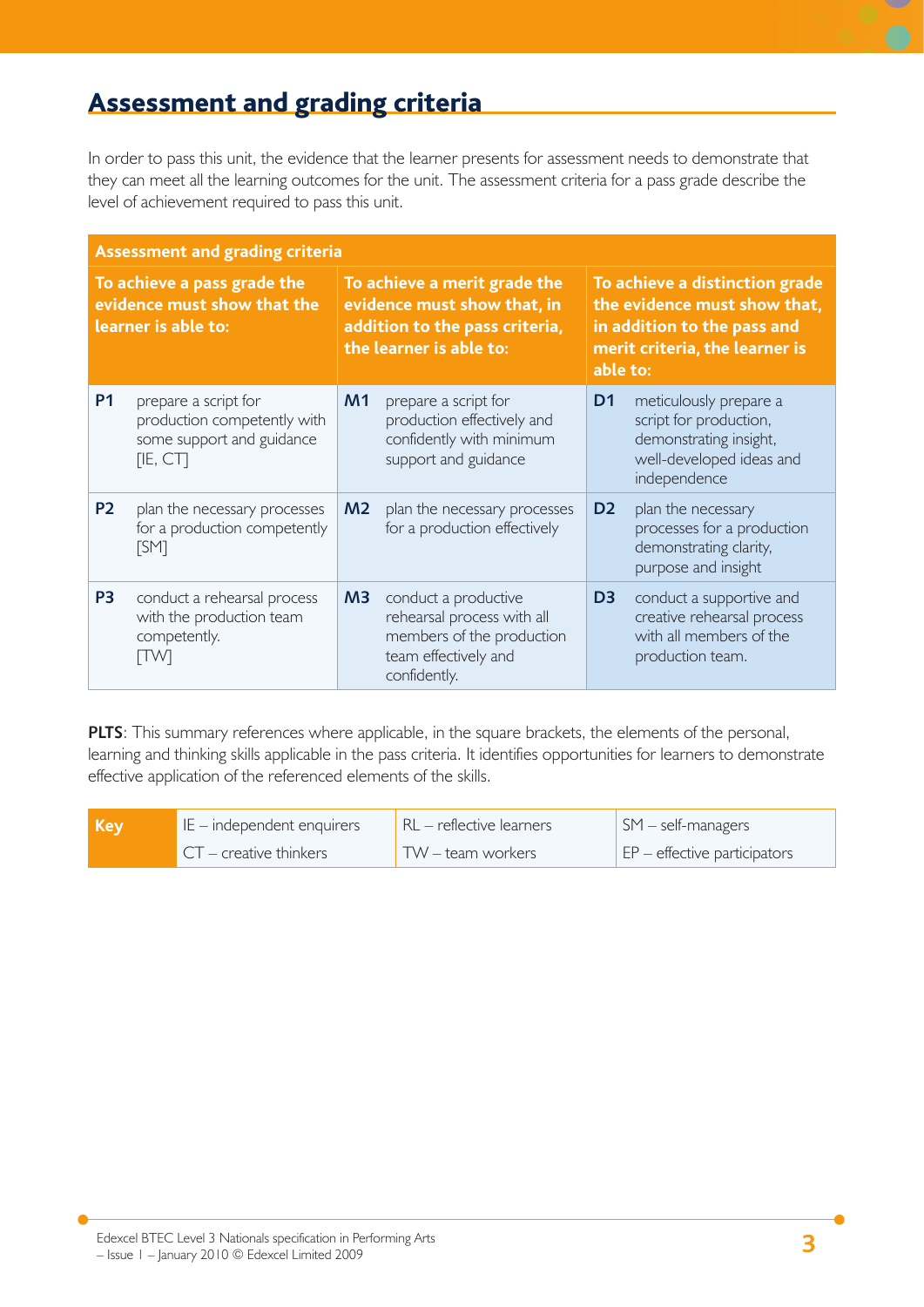## Essential guidance for tutors

#### **Delivery**

It is likely that most learners will have had some experience of being directed and possibly some experience of self-directing or directing others. It is probable that they will have views about what directing entails. It will be useful to use this knowledge as a starting point, perhaps comparing it with a summary of the view of a professional director (Stephen Unwin, in the introduction to his book *So You Want to Be a Theatre Director?* provides a very useful short, but comprehensive, overview).

Subsequent sessions may usefully involve learners in the process of assessing scripts for production purposes. One-act plays provide manageable exercises as they can often be read and analysed in a single working session. Learners need to assess the casting requirements, the nature of the set indicated in the text, potential problems in the staging and the likely extent of the technical requirements. They will need to learn how to pay particular attention to the stage directions, as they attempt to visualise the production on stage. The implications of different choices of staging, for example single-view, in-the-round, thrust, traverse, may be related to particular texts. Their advantages and disadvantages should be considered both in relation to practical issues such as entrances, set and furniture positions, and to the actor –audience relationship. Later sessions may focus on the dramatic structure of the text, dealing, for example, with the way in which the playwright establishes key information through exposition and exploits it in constructing dramatic climaxes.

As part of the process of preparing a script for production, learners will need to be instructed in the processes in which a director is involved in the pre-rehearsal stages. If, as is likely, it is impractical in the early stages to be involved in 'real' situations, it may be possible to arrange 'mock' production conferences, with learners simulating the necessary roles, including that of director. Learners will need to know how to create a design brief as the basis for discussions with the design team and will benefit from access to real examples. Here, as in other sections of the unit, contact with working directors (and designers) will provide real-life examples of how the processes operate in a professional context. Learners will need to understand the nature of the key roles in the production team, for example production manager, stage manager, designers (set, costume, lights, sound, props), musical director, choreographer and how these roles can vary according to the size of the company and the scale and nature of the production. Simulated exercises may also be very useful in helping learners to understand the constraints presented by personnel, physical, technical and financial considerations. Similarly, mock audition and casting sessions, for which learners have prepared, will be valuable in training them in the processes and protocols involved. Learners will also benefit from exercises in constructing a rehearsal schedule, concentrating on the intentions of each rehearsal session and what may actually be achievable. They will also need to understand the implications for actors (and for the style and pace of the production) of the placing of furniture and props on stage. They will need to be shown ways of annotating a script so that it becomes a useful tool in the rehearsal room. The model of a stage manager's prompt-book may be a good starting-point.

Learners will find it helpful whenever possible to observe actual rehearsal sessions, discussing these subsequently, ideally with the director, possibly with the cast, but also amongst themselves. They will need to become aware of the range of the director's responsibilities. These will include team building and maintenance, creating and implementing warm-up activities and developing rehearsal activities that are both text-based and non-text-based. Improvisation, character exploration, exploring the text, blocking and giving feedback may be explored in working sessions on selected texts, providing learners with an armoury of techniques before they take on sole directorial responsibility for a particular short text. Learners will also need to be shown how to prepare for and conduct an efficient technical rehearsal. They will need to understand what their role is in this rehearsal, and the dress rehearsal, giving appropriate feedback. It is likely that for most learners productions will be on a small scale, but the processes involved will be similar and replicate those of larger-scale productions. Productions should have a minimum cast of two.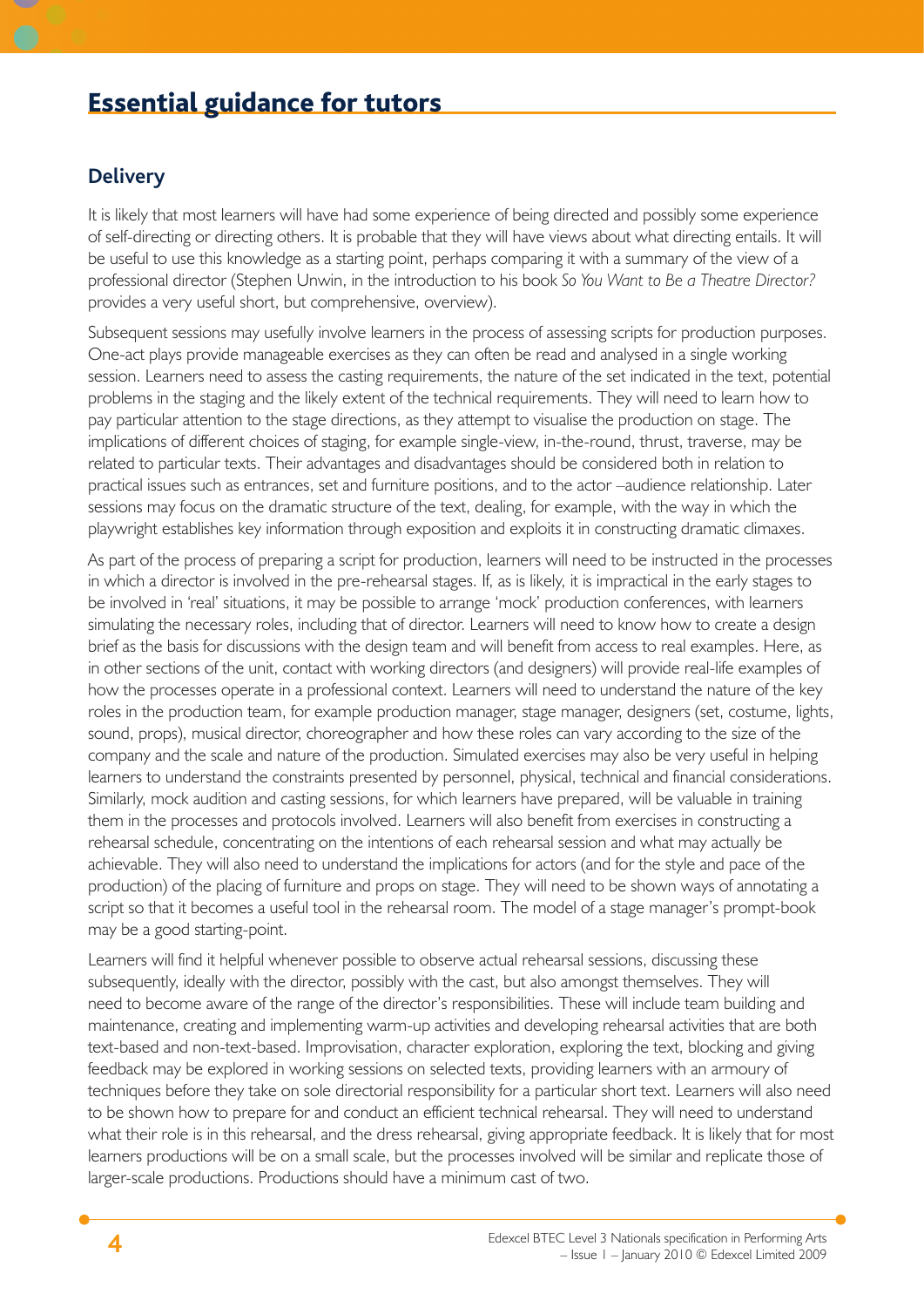## **Outline learning plan**

The outline learning plan has been included in this unit as guidance and can be used in conjunction with the programme of suggested assignments.

The outline learning plan demonstrates one way in planning the delivery and assessment of this unit.

#### **Topic and suggested assignments/activities and/assessment**

Introduction to the unit's content, structure and assignments. Initial discussion of role of director and own experiences of being directed.

Discussing and analysing the dramatic qualities of a short play eg action, conflict, resolution, climax, exposition with associated practical activities.

Exploring a range of rehearsal activities, directed at supporting actors and making the text clear eg warm-ups, icebreakers, improvisation, character exercises.

Working in groups (rotating the role of director) on a selection of scenes/short plays. Conducting associated research.

Group discussion of discoveries and reflections so far.

Theoretical and practical work on stage-forms – their advantages and disadvantages eg end-on, proscenium arch, thrust, in-the-round, traverse, promenade.

Consideration of set, the size of the acting area, the placing of furniture and entrances/exits and their potential for a director.

The roles of director, designer and stage manager working together in the production team.

#### **Assignment 1: Preparation of a Short Script for Production – P1, M1, D1**

This should include research and a director's approach to the text.

Present the information:

- orally to the group
- in written form, using appropriate documents (stage plans etc).
- Feedback session.

Exploration of working with actors and 'putting the text on its feet'.

Practical exploration of audition techniques, approaches to blocking and other elements of stagecraft in a range of stage-forms.

#### **Assignment 2: Practical Directing Exercise – P2, M2, D2, P3, M3, D3**

In small groups, with the role of director rotating, each learner will direct a scene or one-act play, creating a director's folder of research, preparation and rehearsal plans. Some of this time, therefore, will be spent in individual research of a specific text and its production requirements, as well as in individual preparation of a production script and the planning of rehearsal activities. Work will be assessed by observation in rehearsals and of the final product and by the quality of the work submitted in the folder.

Feedback session.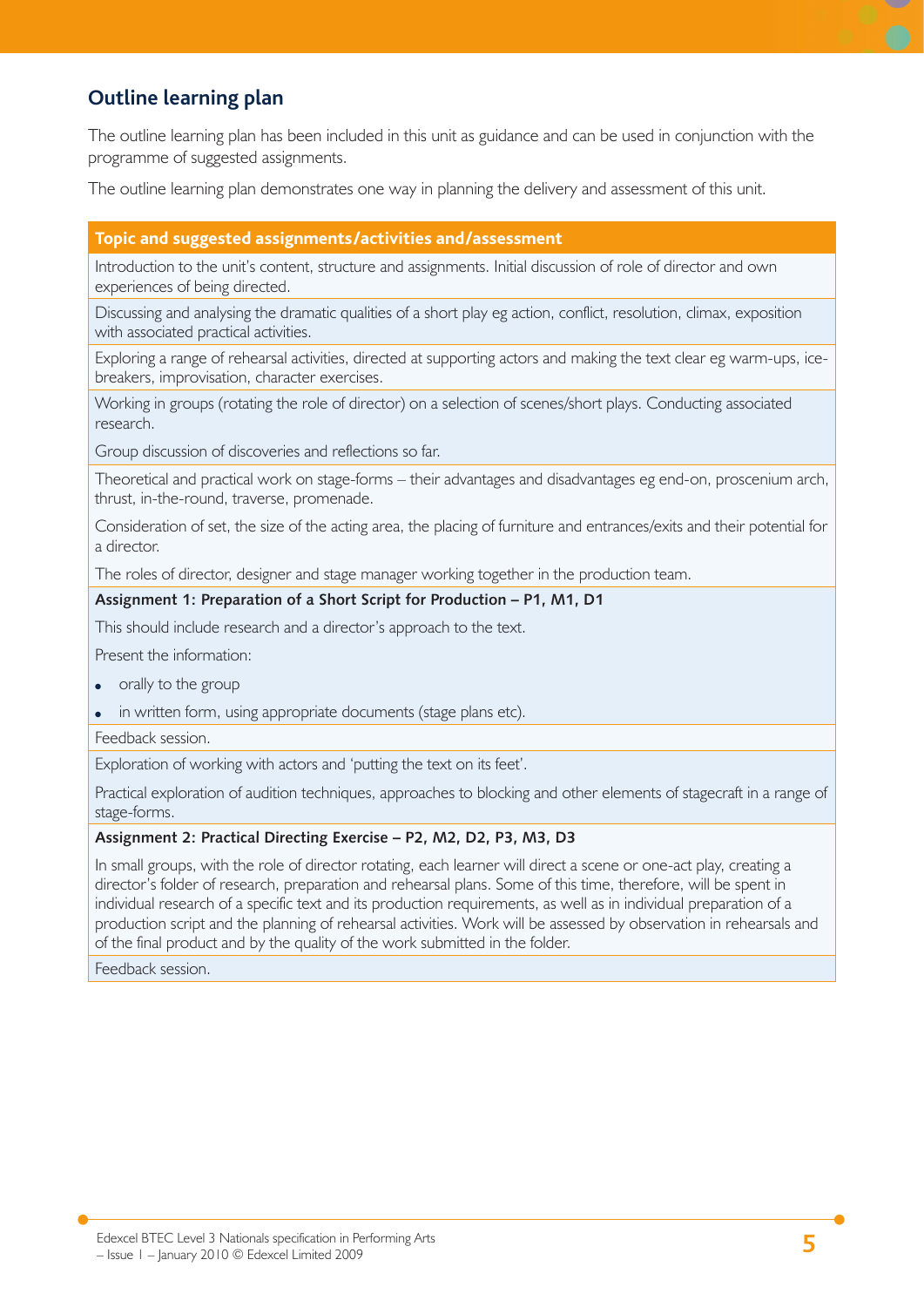#### **Assessment**

The evidence for this unit will be provided by both paper-based and practical activities, some of which may generate video/DVD evidence. To fulfil Criterion 1, learners will demonstrate that they are able to prepare a script for production, giving informed reasons for their choices as director. These choices will involve both interpretation and practical planning. Evidence will be collected in a file which will include research notes, notes on the text, for example eg character, relationship, plot, construction, production requirements, for example stage form, set, technical and personal views and reactions to the text(s) under consideration. Sketches, diagrams, floor-plans and other visual materials may also provide evidence of preparation.

For P1, learners will be able to demonstrate that they have a working understanding of the important elements of the play; they will have grasped the differences between the characters, the key points of the plot and the dramatic climaxes. They will be able to present some evidence of basic research which has had an effect on their thinking about the production. They will have some ideas about how they will be able to make the play effective on stage, although these may not be entirely consistent or thought-through. They will have given thought to the script's set requirements, without necessarily having identified all the problems definitively. They are likely to require some support in fulfilling these requirements.

For M1, learners will demonstrate a confident grasp of the essential elements of the play and an awareness of how the play's structure will affect their approach to direction. Their research will clearly have informed some directorial choices. They will have a range of ideas about how to make the play effective on stage and will have identified and considered all the essential set requirements and given thought to possible solutions. They will be able to work independently, but may require occasional support in fulfilling these requirements.

For D1, learners will demonstrate an easy familiarity with all the essential elements of the play and be able to identify clearly how these have been taken into account in their approach to direction. There will be strong links, which they will be able to articulate clearly, between their research and the directorial plans and choices they have made. They will have settled on consistent and clear ideas about how they will make the play effective on stage and will have given detailed thought to all the play's set requirements, proposing equally detailed solutions. They will be able to work almost entirely independently.

Criterion 2 requires learners to capitalise on their previous learning by planning an actual production which they will take into rehearsal with a cast. As well as preparing a script not previously worked on, they will need to undertake the planning of a sequence of rehearsals, detailing the associated rehearsal activities. The director's file will contain evidence of the planning of the production. The file should contain evidence of a design brief, as well as evidence of understanding of the technical requirements of the script. Notes or minutes from any relevant production meetings will also be helpful. Character notes relating to the audition process (whether or not this is actually undertaken), together with plans for the audition itself and a detailed rehearsal schedule, will be essential. Ground plans of the set(s), providing the positions of important features such as entrances/exits, furniture and props, will also provide evidence of appropriate preparation.

For P2, learners will produce workable plans for a production, including a range of rehearsal activities. These may not be progressive or well structured, but will demonstrate some sense of purposeful activity. The script will be broken into manageable rehearsal sections, although these may not have a fully considered rationale. Some consideration will have been given to the effective use of the overall rehearsal time available.

For M2, learners will produce considered and thoughtful plans for a production and will have given thought to an appropriate range of activities. They will be able to demonstrate how overall planning has produced a sequence of rehearsals which will enable the cast and the production to progress and develop. Rehearsal sections will be sensibly chosen with a clear rationale. The use of rehearsal time will have been given clear and careful consideration.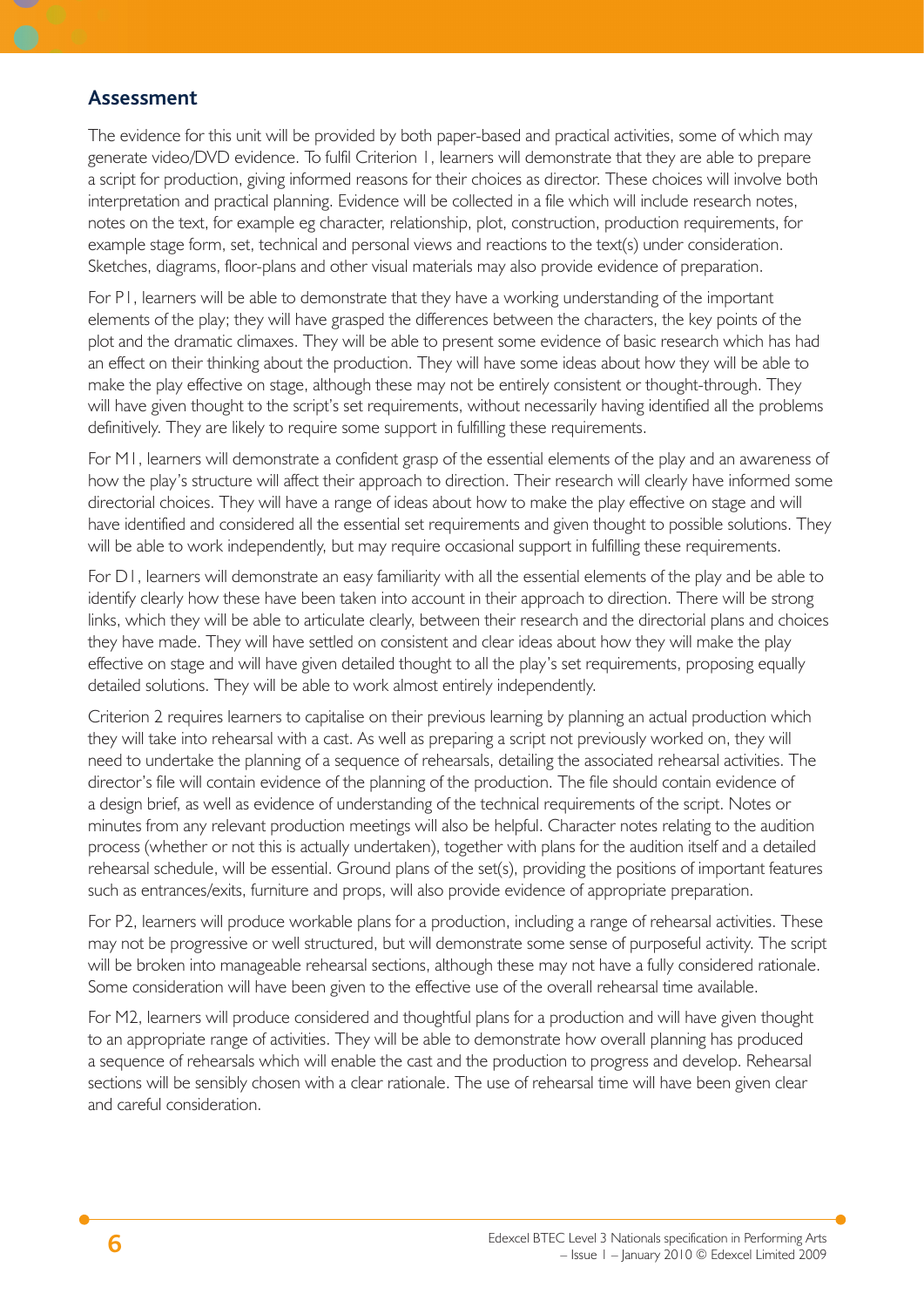For D2, learners will produce highly organised and carefully considered production plans. A wide range of rehearsal strategies will have a clear rationale and a purposeful and structured approach will be in evidence. Rehearsal sections will be identified with insight and the use of rehearsal time will be carefully thought out to achieve maximum results.

For criterion 3, evidence for the rehearsal process will be provided by practical activities and documentation in the director's file, such as an annotated script and rehearsal preparation notes, including both technical and dress rehearsals. A director's log containing notes made in rehearsals, evaluating their success, recording further discussions with designers, stage managers and technicians may be included. Tutor and peer observations will also be useful, as will video/DVD or photographic evidence of the rehearsal process and the production itself. Additional evidence will be provided by an evaluation of the process and the product.

For P3, learners will demonstrate some ability to handle a cast positively, enabling them to develop through the rehearsal process with a variety of activities. They will provide some evidence that their understanding of the script is being translated into effective activity on stage, in terms of both the acting and the visual effect. They may have difficulty in establishing a reasonable directorial authority and be either too flexible or too inflexible. Cast commitment to the production may appear patchy.

For M3, learners will display some confidence in handling a cast in rehearsal, reacting to the situation and showing flexibility where necessary. Time will generally be used purposefully and there will be a sense of progression. There will be clear evidence that the production planning is being put into effect through the rehearsal process and that progress is being monitored and adjustments made. The rehearsal room will have a positive atmosphere, with a sense of shared purpose.

For D3, learners will display an easy authority, capable of accommodating alternative points of view without compromising. Time will be used fully and positively and activities pursued with insight. It will be evident that the production planning is being put into operation constructively and it will be clear that progress is being made and monitored consistently. There will be a creative atmosphere in the rehearsal room, with a strong sense of joint commitment to the production.

#### **Programme of suggested assignments**

The table below shows a programme of suggested assignments that cover the pass, merit and distinction criteria in the assessment and grading grid. This is for guidance and it is recommended that centres either write their own assignments or adapt any Edexcel assignments to meet local needs and resources.

| <b>Criteria covered</b>   | <b>Assignment title</b>                         | <b>Scenario</b>                                                                                                                                                        | <b>Assessment method</b>                                                                        |
|---------------------------|-------------------------------------------------|------------------------------------------------------------------------------------------------------------------------------------------------------------------------|-------------------------------------------------------------------------------------------------|
| PI, MI, DI                | Preparation of a Short<br>Script for Production | Following research and<br>preparation for directing a<br>short text, learners will give<br>a presentation to their peers<br>and submit a folder of their<br>work.      | Oral presentation.<br>Written documentation.                                                    |
| P2, M2, D2,<br>P3, M3, D3 | <b>Practical Directing</b><br>Exercise          | Adopt the role of director<br>with a group of their<br>peers, rehearsing them for<br>a performance of a text<br>which they have themselves<br>prepared for production. | Observation of rehearsals<br>(these may be recorded on<br>video/DVD).<br>Written documentation. |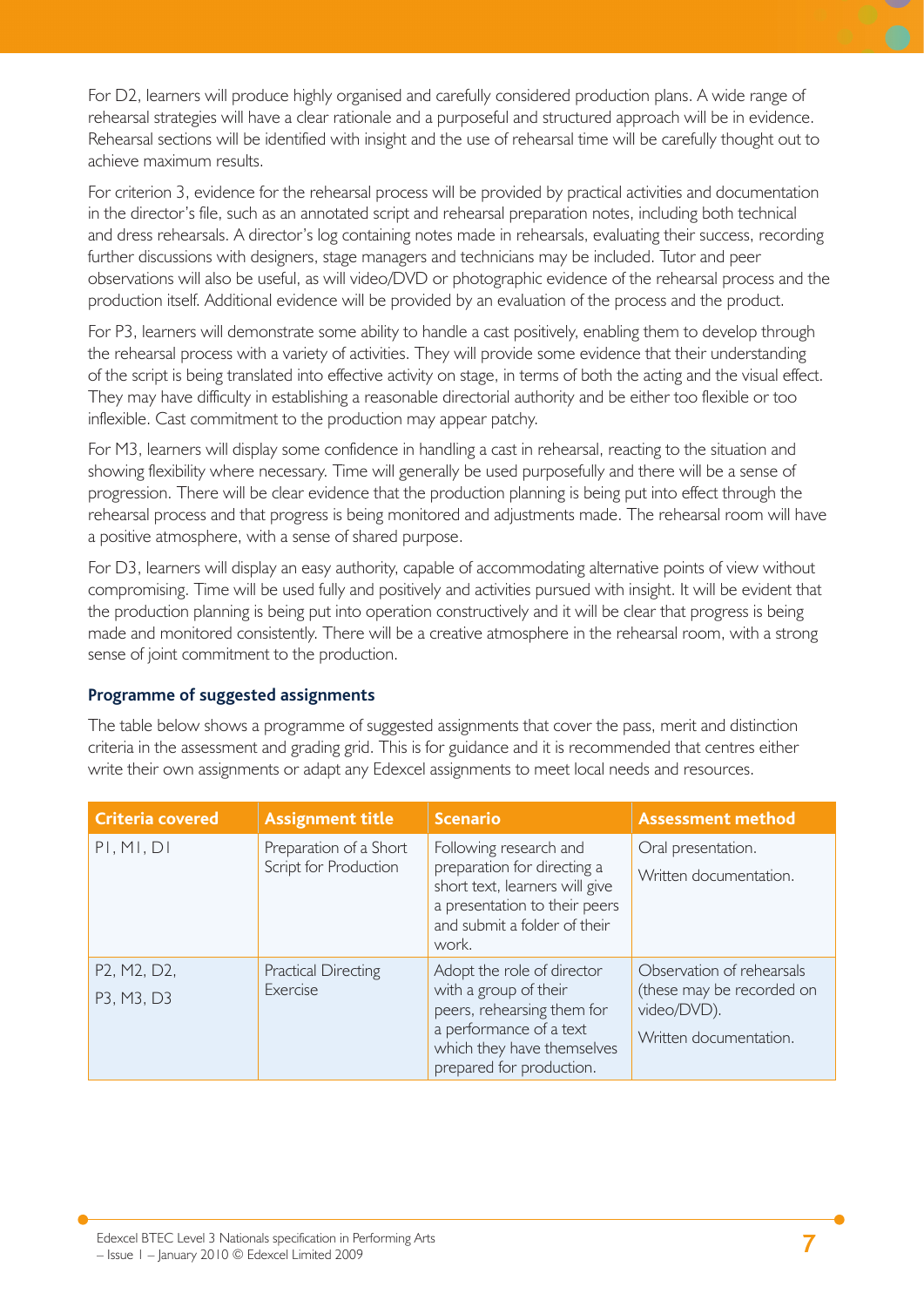## **Links to National Occupational Standards, other BTEC units, other BTEC qualifi cations and other relevant units and qualifi cations**

This unit forms part of the BTEC Performing and Production Arts sector suite. This unit has particular links with the following unit titles in the BTEC Performing and Production Arts suite:

| Level 1                        | Level <sub>2</sub>           | Level 3                         |
|--------------------------------|------------------------------|---------------------------------|
| <b>Exploring Acting Skills</b> | Acting Skills and Techniques | Principles of Acting            |
|                                |                              | Applying Acting Styles          |
|                                |                              | Approaches to Directing Theatre |

### **Essential resources**

Learners will need access to adequate rehearsal spaces and to a reasonably well-equipped performance area in which lighting, sound and set elements are available. This will necessitate some technical support. A range of properties and basic costumes will also be necessary. Learners will also need access to a group of actors and a range of scripts from which they may choose extracts or short plays to direct. Access to video/DVD recording equipment is desirable, but not essential.

## **Employer engagement and vocational contexts**

An understanding of the structure of the performing arts industry and the place of the director (usually a freelance) within it will help learners to place their work in a vocational context. There may be opportunities for learners to hear talks by practising directors, especially in relation to productions which they have the opportunity to see themselves. Opportunities to observe professional directors at work are rare, except in the context of workshops, but learners may have opportunities to observe directors at work in other contexts, for example within the centre.

## **Indicative reading for learners**

#### **Textbooks**

Ayckbourn A – *The Crafty Art of Playmaking* (Faber, 2002) ISBN 9780571215096 Bloom M – *Thinking Like a Director* (Faber and Faber, 2002) ISBN 9780571214563 Hauser F and Reich R – *Notes on Directing* (Walker and Company, 2008) ISBN 9780802717085 Mitchell K – *The Director's Craft: A Handbook for the Theatre* (Taylor & Francis, 2008) ISBN 9780415404396 Mitter S and Shevtsova M (editor) – *Fifty Key Theatre Directors* (Routledge, 2005) ISBN 9780415187329 Stafford-Clark M – *Letters to George* (Nick Hern Books, 1997) ISBN 9781854593177 Unwin S – *So You Want to Be a Theatre Director?* (Nick Hern Books, 2004) ISBN 9781854597793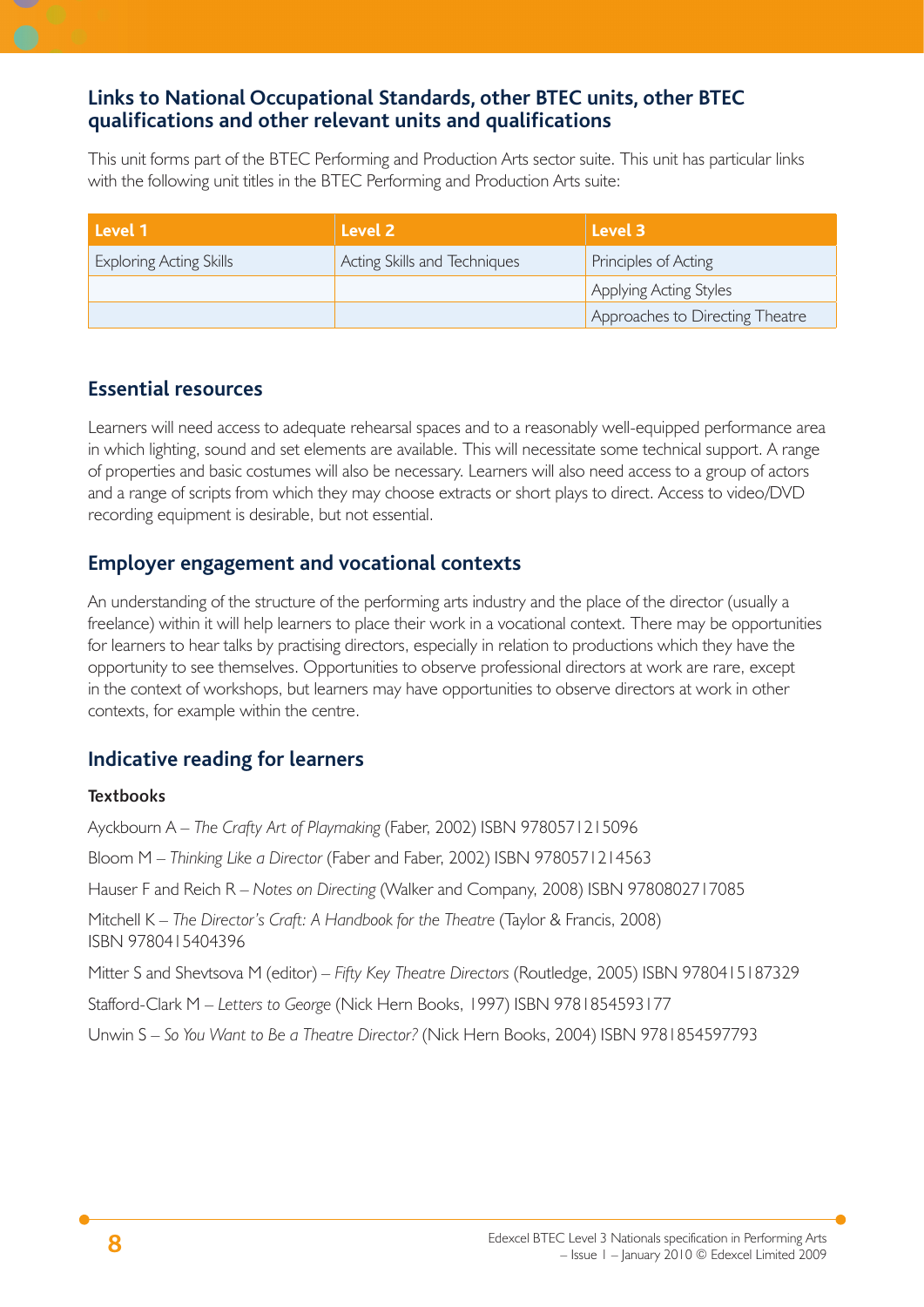## **Delivery of personal, learning and thinking skills**

The table below identifies the opportunities for personal, learning and thinking skills (PLTS) that have been included within the pass assessment criteria of this unit.

| <b>Skill</b>             | <b>When learners are </b>                                                      |  |
|--------------------------|--------------------------------------------------------------------------------|--|
| Independent enquirers    | preparing scripts for production and conducting their own research             |  |
| <b>Creative thinkers</b> | preparing scripts for production, planning settings, rehearsal activities etc  |  |
| Team workers             | working with a production team (actors, designers, technicians) to agreed ends |  |
| Self-managers            | organising rehearsal plans and resources; planning use of rehearsal time.      |  |

Although PLTS are identified within this unit as an inherent part of the assessment criteria, there are further opportunities to develop a range of PLTS through various approaches to teaching and learning.

| <b>Skill</b>                   | When learners are                                                                                                                                           |
|--------------------------------|-------------------------------------------------------------------------------------------------------------------------------------------------------------|
| Independent enquirers          | engaging in research related to productions, production history and theatrical<br>equipment/sets                                                            |
| <b>Creative thinkers</b>       | engaging in discussing and solving potential production problems, posed by<br>hypothetical or actual situations                                             |
| <b>Reflective learners</b>     | considering their own practice and achievement when directing, or reflecting on<br>the practice and achievement of others whom they have observed directing |
| <b>Team workers</b>            | acting in roles under the direction of others                                                                                                               |
| Self-managers                  | sourcing and providing props etc for productions                                                                                                            |
| <b>Effective participators</b> | working towards and in performances.                                                                                                                        |